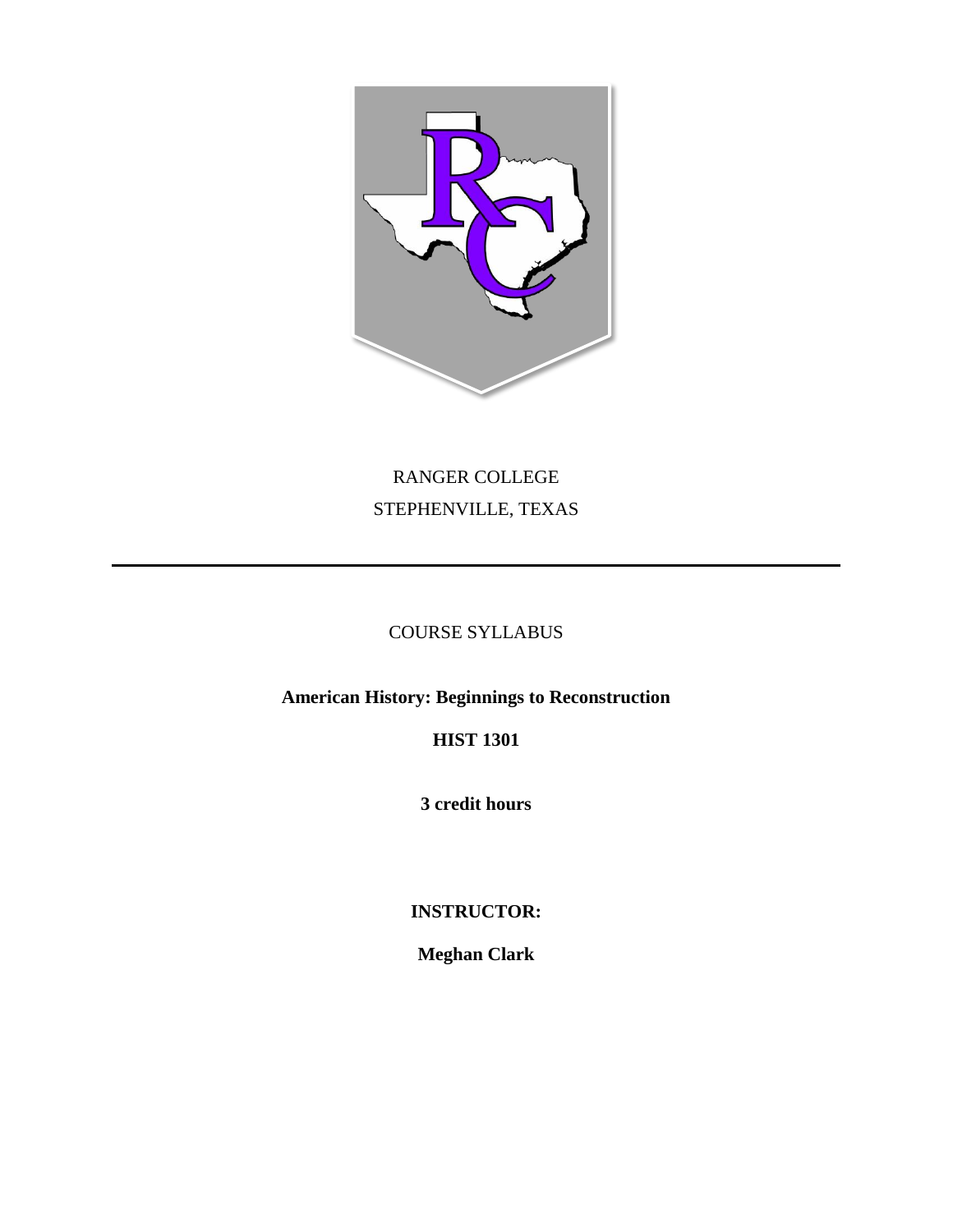| <b>INSTRUCTOR:</b> Meghan Clark     |
|-------------------------------------|
| mclark@newcastleisd.net             |
| Room 211, Newcastle ISD             |
| $(940)$ 846-3531                    |
| Conference Period, $1:00 - 1:50$ PM |
|                                     |

#### **I. Texas Core Curriculum Statement of Purpose**

Through the Texas Core Curriculum, students will gain a foundation of knowledge of human cultures and the physical and natural world, develop principles of personal and social responsibility for living in a diverse world, and advance intellectual and practical skills that are essential for all learning.

#### **II. Course Description**

This is a course in United States history stressing the planning and development of the English Colonies in America, the struggle for independence and the establishment of the Constitution, national territorial expansion, the rise of Jacksonian Democracy, the slavery controversy, the Civil War and Reconstruction.

# **III. Required Background or Prerequisite**

Successful completion of required placement testing.

# **IV. Required Textbook and Course Materials**

Brands, Breen, Williams, and Gross. *American Stories: A History of the United States*. Pearson Publishing, 4<sup>th</sup> Edition, 2018. ISBN: 0135233143

# **V. Course Purpose**

Students will, via examination of primary and secondary sources, develop a deeper understanding of U.S. history from the early modern period through Reconstruction.

# **VI. Learning Outcomes**

[Include the course's Learning Outcomes as listed in the ACGM.]

# **VII. Core Objectives**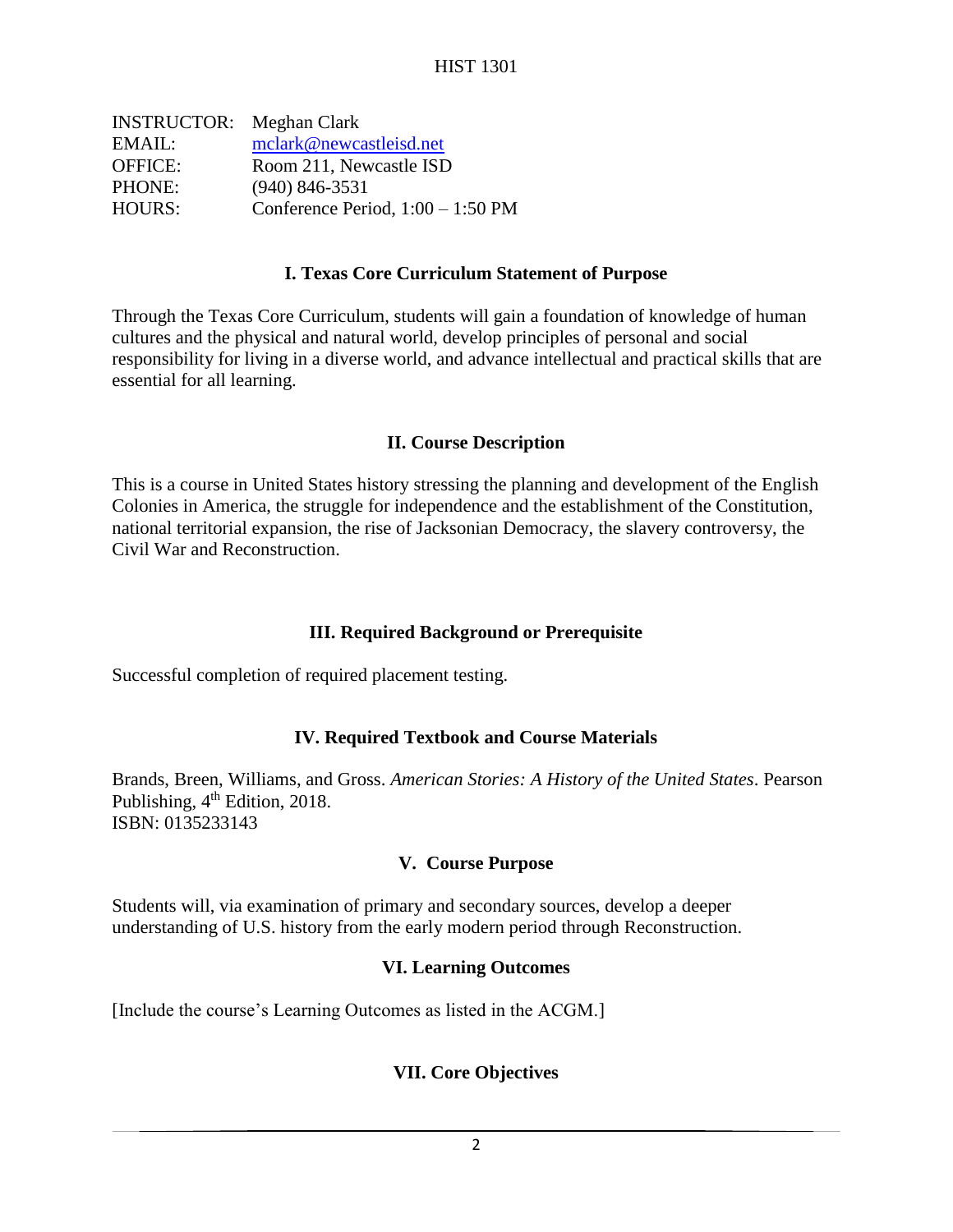This course meets the following of the six Core Objectives established by Texas:

- ☒ **Critical Thinking Skills (CT) –** Creative thinking, innovation, inquiry, and analysis; evaluation and synthesis of information
- ☒ **Communication Skills (COM) –** effective development, interpretation and expression of ideas through written, oral, and visual communication
- ☐ **Empirical and Quantitative Skills (EQS) –** The manipulation and analysis of numerical data or observable facts resulting in informed conclusions
- $\boxtimes$  **Teamwork (TW)** The ability to consider different points of view and to work effectively with others to support a shared purpose or goal
- ☒ **Social Responsibility (SR) –** Intercultural competence, knowledge of civic responsibility, and the ability to engage effectively in regional, national, and global communities
- ☒ **Personal Responsibility (PR) –** The ability to connect choices, actions, and consequences to ethical decision-making

# **VIII. Methods of Instruction**

Instruction will occur via lecture, group discussion, individual projects, and team projects.

# **IX. Methods of Assessment**

Your grade in this course will be earned as follows:

- 1. There will be three unit exams (not including the final). Each exam will have objective and narrative sections, which will include multiple choice, matching, maps, identifications, and short essay questions. I will administer make-up exams if necessary, but only in instances of excused absences. Make-up exams may have a different format than the original test.
- 2. I will assign weekly discussion readings from a variety of primary and secondary sources during the course of the semester. You are responsible for turning in a short response to each of the readings. Formatting will be as follows: one to two pages, double-spaced, in Times New Roman 12-point font, standard margin settings. These may be submitted in a hard copy at the beginning of class or via Google Classroom.

 I will give you the primary source material you are responsible for reading at least one week before the response is due. I will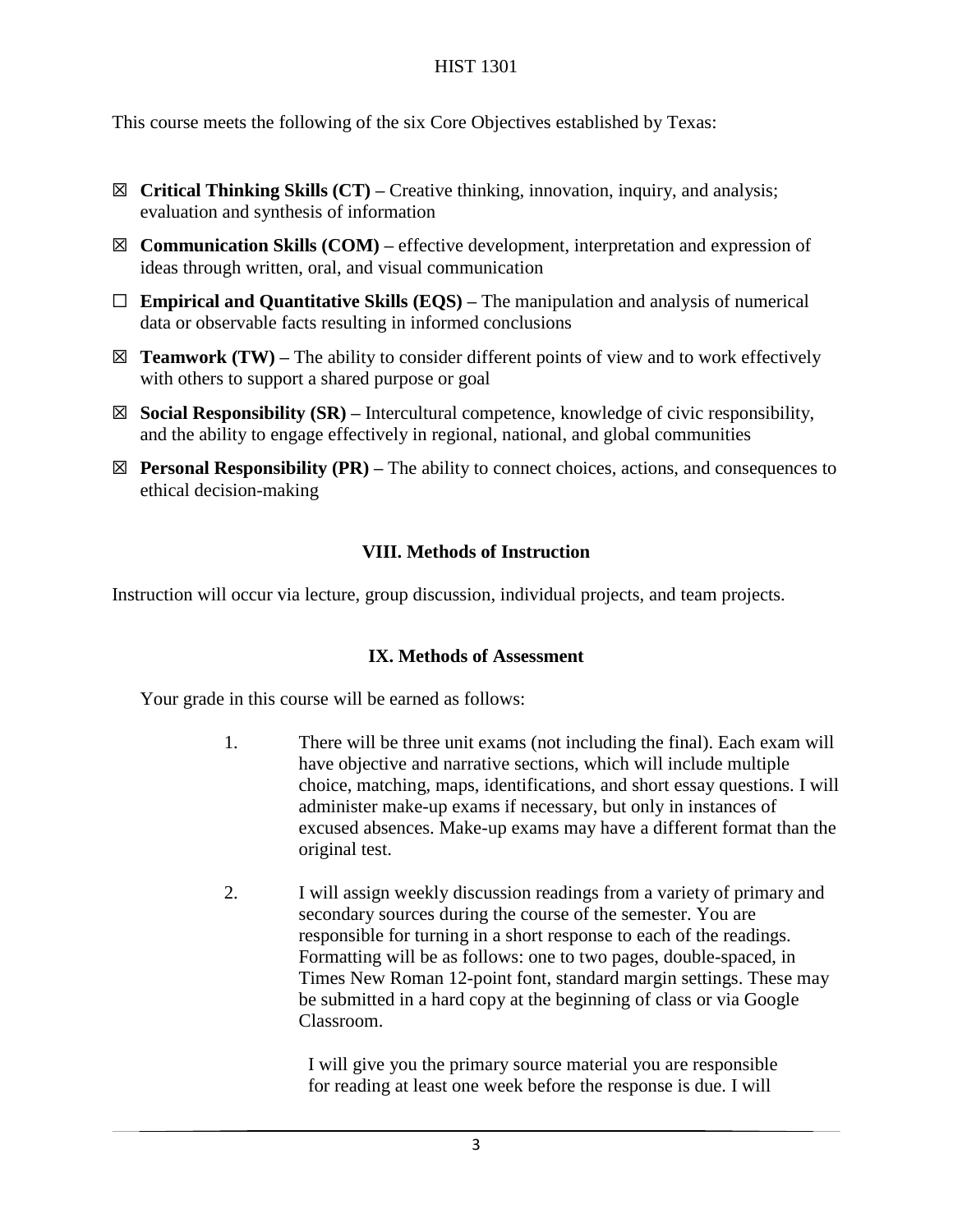also give you a sample document in order to help you understand what I am looking for in your responses. In essence, I want you to accomplish three things in each reading response: briefly summarize the reading, relate the reading to what you have learned during the class lectures and discussions, and give me your opinion of the reading/author (this does *not* mean your opinion on whether or not this was a good assignment).

You will not have weekly readings on weeks when an exam is given.

- 3. You will complete a research project over a topic related to the subject matter of the course. See the "Research Project" section for specific information.
- 4. The final exam is required. Be there.
- 5. I expect you to participate in class. We will have discussions over the course material during class, and I will also have you do some work together in small groups. I expect you to listen attentively, ask thoughtful and meaningful questions, and participate fully in any group assignments. In order to ensure full participation, you should complete all assigned readings *before* class.
- 6. Late work is unacceptable. I expect you to turn in all assignments on time, and therefore will deduct 10 points from your grade for each day an assignment is overdue. If you are having issues that prevent you from completing your work promptly, please come talk to me before/after class or after school. In the event of an excused absence, you must let me know you will be absent ahead of time, and we will work out an alternate due date for your assignment. You may tell me about excused absences before/after class.
- 7. All work in this course must be your own unless otherwise specified.
- 8. The grading scale for this class is as follows:  $A = 100-90\%$ ,  $B = 89.9-$ 80%, C= 79.9-70%, D= 69.9-60%, F= 59.9% and ↓. Any rounding of grade averages is at the instructor's discretion.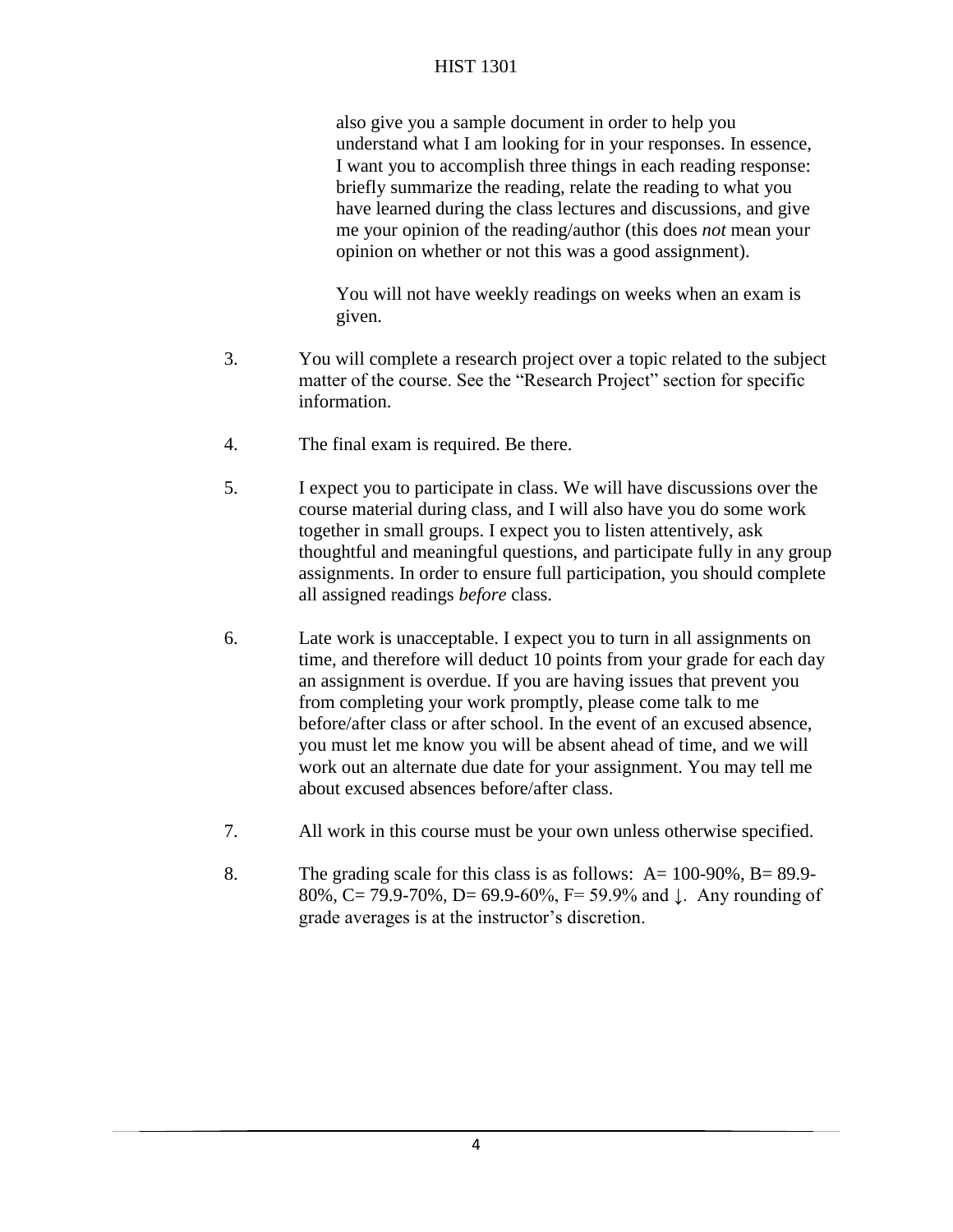9. The point total is as follows:

| 3 unit exams               | 100 points each | 300 |
|----------------------------|-----------------|-----|
| 10 primary source readings | 50 points each  | 500 |
| 1 research project         | 200 points      | 200 |
| Class participation        | 50 points       | 100 |
| Final Exam                 | 150 points      | 100 |
| Total possible points      |                 |     |

#### **X. Course/Classroom Policies**

#### A. ATTENDANCE/LATENESS:

Classroom attendance is checked at the beginning of class. Regular and punctual attendance in all classes is considered essential for optimum academic success. It is the responsibility of the instructor to keep an accurate and comprehensive record of attendance.

All work and/or assignments missed because of an absence must be completed within two weeks. An official absence during the two-week period does not extend the deadline for the completion of assignments.

#### B. CLASSROOM PARTICIPATION:

Class participation will include daily work and other assignments as required.

# C. MISSED MAJOR EXAMS/MAKE-UP POLICY

If the student has to miss a major exam for circumstances beyond his/her control, a make-up time will be scheduled with the instructor or facilitator at that campus. No make-ups will be given during class. A grade of zero (0) will be given for any missed exam that is not made up. A maximum grade of 70 will be given to all make-up work not completed within 2 weeks after the student returns to class. It is the sole responsibility of the student to acquire lecture notes or any other class materials covered during his/her absence.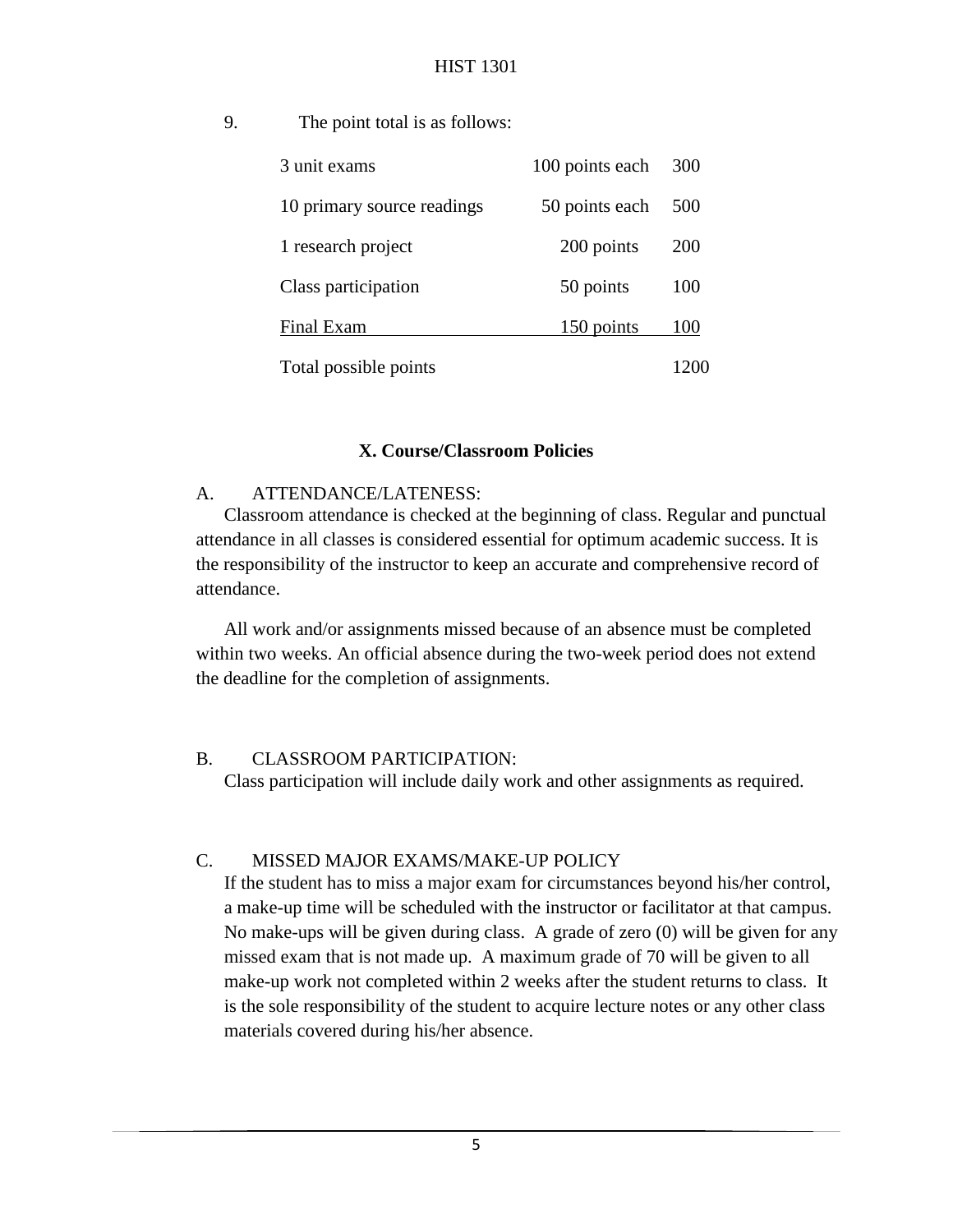# D. ACADEMIC DISHONESTY:

Any student caught cheating, whether by the instructor, facilitator or another student, on any exam, report or project, whether in the classroom or elsewhere will earn a grade of "0" in the assignment without opportunity to retake the test or re-do the assignment.

# E. STUDENT BEHAVIOR:

I am delighted to have you in my class, and I will do my utmost to treat you with respect. I expect the same consideration from you. Please treat me and your fellow students with courtesy at all times. Anyone who exhibits disruptive behavior that prevents his/her fellow students from learning will be asked to leave the classroom. Disruptive behavior includes obvious inattention, using electronic equipment inappropriately, and talking during lectures or when someone else is speaking during group discussions. Finally, during class discussions, remember to remain courteous even if you disagree with a fellow student. As in all academic disagreements, the conversation may become spirited, but should always remain civil.

Please remember that when any activity of an individual in the class impedes the learning process of any other individual in the class, the individual causing the disruption is subject to immediate dismissal from the class and may be dismissed from the course. Once dismissed from the course by the instructor, either for excessive absences or for disruptive behavior, there is no reinstatement.

# F. CLASSROOM POLICIES

- 1. Cell phones are to be turned off before class. Other electronic devices are not permitted with the exception of a laptop/tablet for note-taking and other classroom activities.
- 2. Profanity and derogatory remarks will not be tolerated in class.
- 3. Students are expected to keep up with their textbooks, handouts and other materials.
- 4. All make-up work must be completed before the last class.
- G. AVAILABLE SUPPORT SERVICES: ADA STATEMENT: Ranger College provides a variety of services for students with learning and/or physical disabilities. The student is responsible for making the initial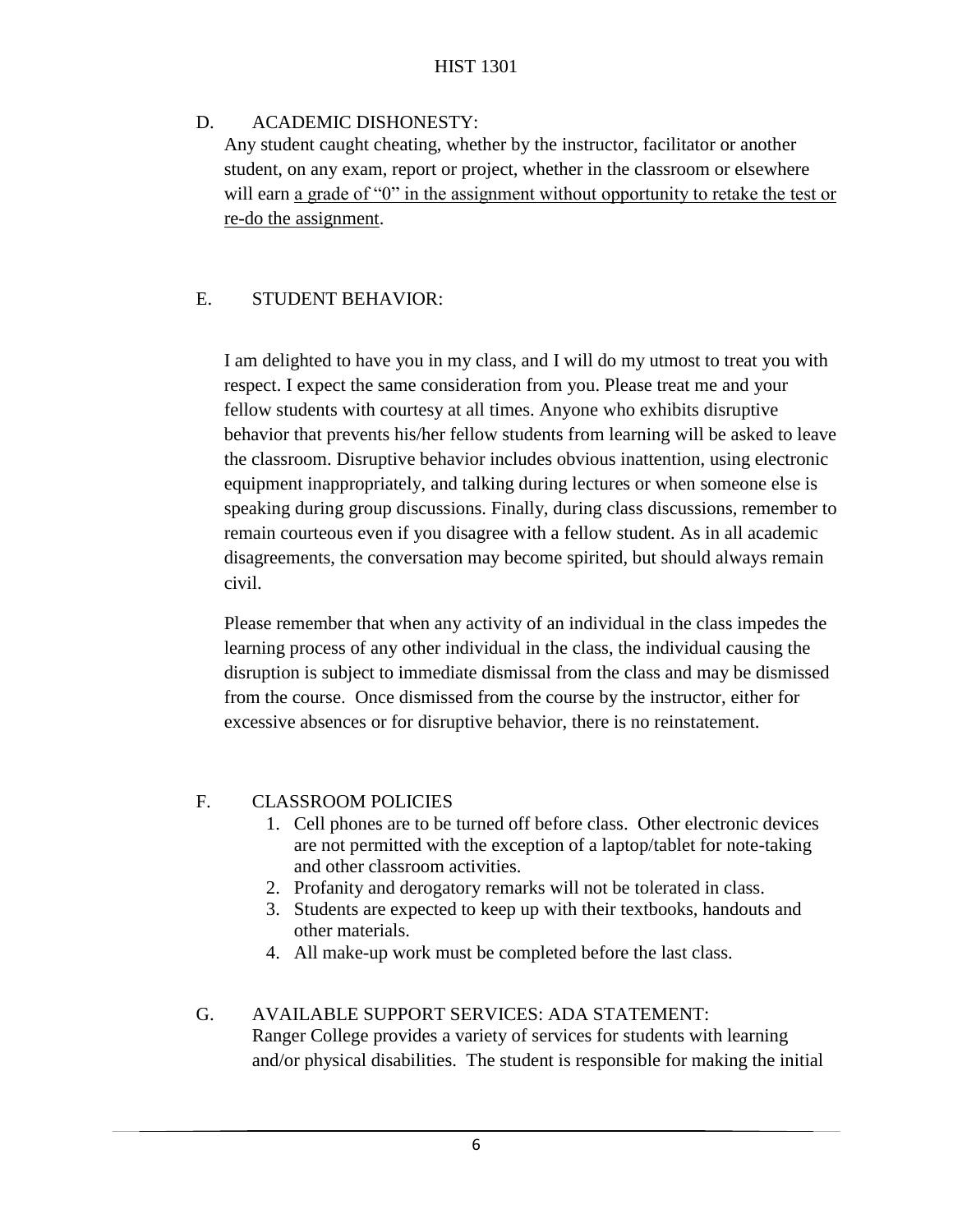contact with the Ranger College Counselor. It is advisable to make this contact before or immediately after the semester

begins. Tutors and/or tutorial assistance will be provided as needed.

#### **XI. Course Outline/Schedule**

*Please note that this may be changed at the discretion of the instructor. You will be informed in advance of any changes to due dates.*

Week 1, August 20-24

Introduction of Syllabus (on Friday, 8/17)

Subject: Early Modern Europe

Central Question: How did the Renaissance and the Reformation affect change in the religious and political structures of Europe during the fifteenth and sixteenth centuries?

Week 2, August 27-31

Subject: Early Modern Europe, continued

Central Question: How did the English Civil War and the rise of absolute

monarchies lay the groundwork for a new form of government in England?

#### **8/31: Reading Response #1 due**

Week 3, September 3-7 (off Sept. 3<sup>rd</sup> for Labour Day)

Reading: Chapter 1, New World Encounters – Preconquest-1608

Central Question: What factors influenced Spanish and Portuguese exploration of the New World?

**9/07: Reading Response #2 due**

Week 4, September 10-14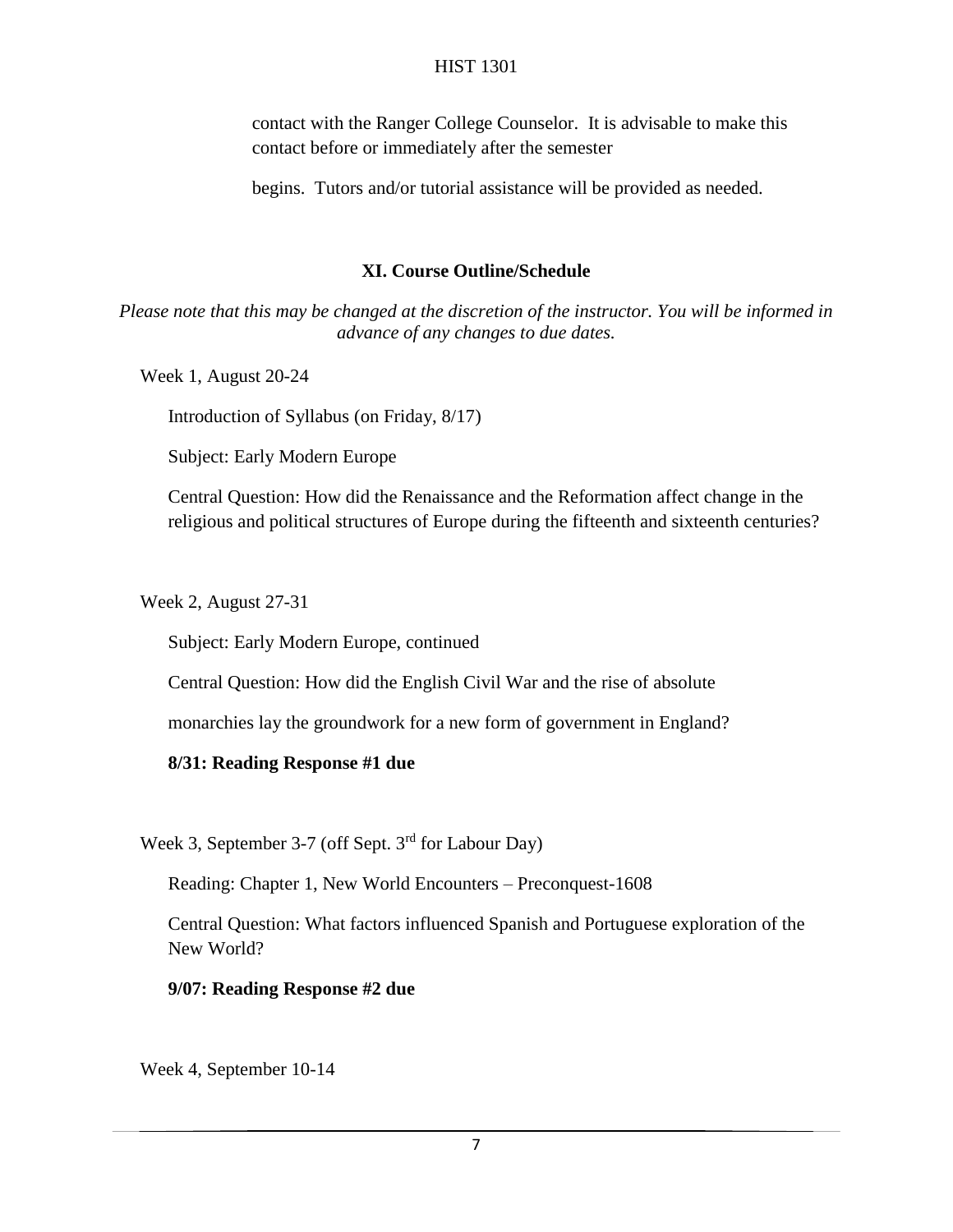Reading: Chapter 2, England's New World Experiments – 1607-1732

Central Question: What religious experiences shaped the diversity of English colonies in the New World? What other factors were prominent in the development of English colonies?

# **9/14: Reading Response #3 due**

Week 5, September 17-21

Reading: Chapter 3, Putting Down Roots: Opportunity and Oppression in Colonial Society, 1619-1692

Central Question: Which groups most stood to benefit in colonial society and why? Which groups were most marginalized?

**9/17: Exam 1** 

Week 6, September 24-28

*Pivotal Moment - Salem Witch Trials*

Central Question: What familial and social structures in Puritan New England led to the dramatic tensions of the Salem witch trials?

# **9/28: Reading Response #4 due**

Week 7, October 1-5

Reading: Chapter 4, Experience of Empire: Eighteenth-century America,

1680-1763

Central Question: How did the duelling forces of the Enlightenment and the Great

Awakening influence the American predilection towards revolt?

# **10/05: Reading Response #5 due**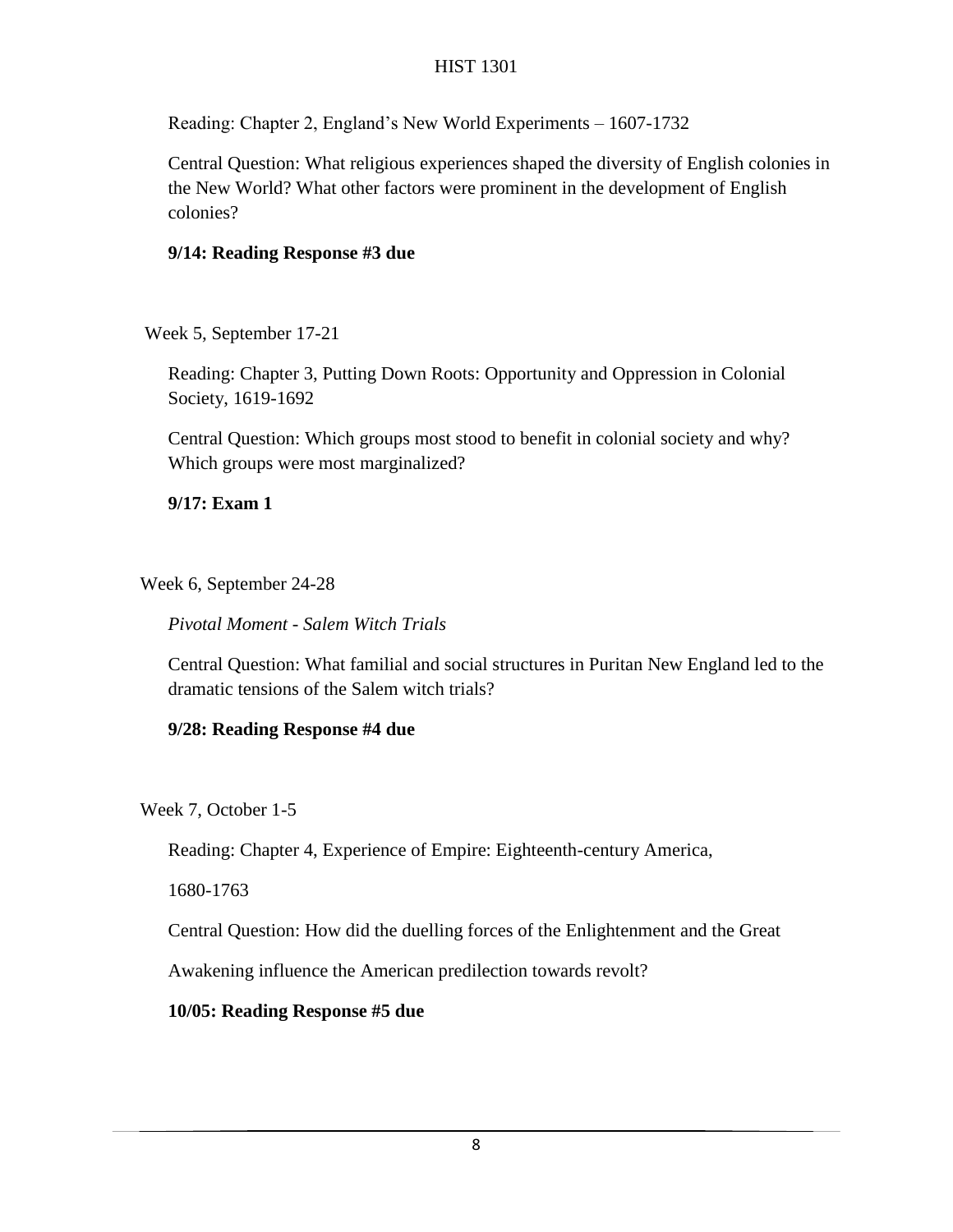Week 8, October 9-12

Chapter 5: The American Revolution: From Elite Protest to Popular Revolt, 1763-

1783

*Pivotal Moment: Hamilton - Musical and Man*

Central Question: How did issues of class and economic opportunity affect the

development and outcome of the American Revolution?

**10/12: Exam II**

Week 9, October 16-19

Chapter 5, continued (Staff Development Week)

**10/19: Reading Response #6 due**

Week 10, October 22-26

Reading: Chapter 6, The Republican Experiment, 1783-1788

Central Question: What competing visions of America arise during the struggle to create and maintain a stable and lasting government during the Constitutional Convention and subsequent ratification?

# **10/26: Reading Response #7 due; choose group project topic by Friday**

Week 11, October 29 – November 2

Reading: Chapter 7, Democracy and Dissent: The Violence of Party Politics,

1788-1800, and Chapter 8, Republican Ascendancy: The Jeffersonian Vision, 1800-1814

Central Question: How do the early years of the Republic and the actions of its Founding Fathers shape the nature of American government and society?

# **11/02: Reading Response #8 due**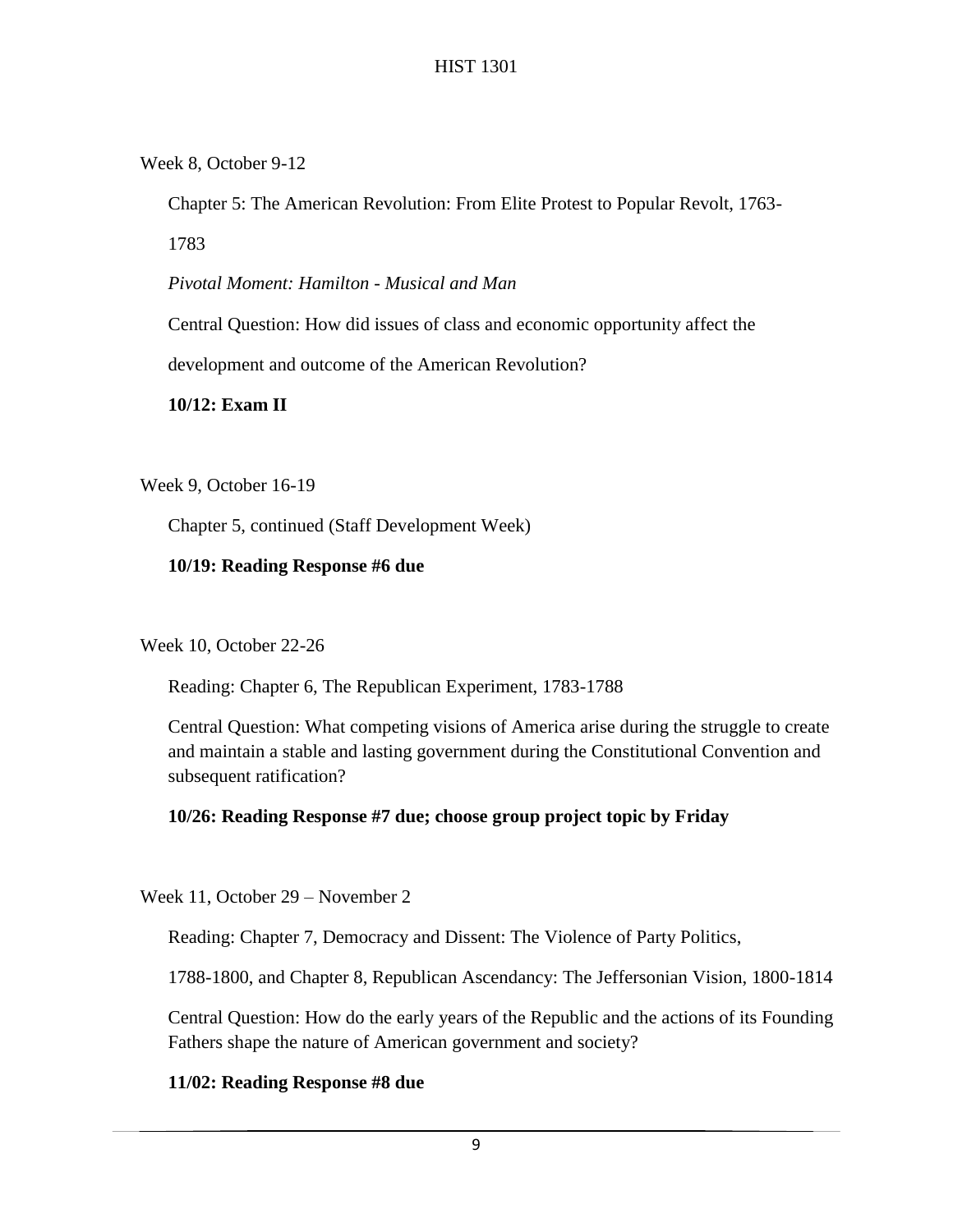Week 12, November 5-9

Reading: Chapter 9, Nation Building and Nationalism, 1815-1825, and

Chapter 10, The Triumph of White Men's Democracy, 1824-1840

Central Question: What groups are excluded from the American promise as a

result of a growing U.S. economy, immigration to the frontier, and Jackson's

ascension to power?

#### **11/09: Exam III**

Week 13, November 12-16

Reading: Chapter 11, Slaves and Masters, 1793-1861

Central Question: How did the societal restrictions of the South create a closed system in which race, gender, and socioeconomic status defined and limited roles/stations?

# **11/16: Reading Response #9 due**

Week 14, November 19-20

Reading: Chapter 12, The Pursuit of Perfection, 1800-1861

Central Question: How do the twin powers of revival and abolitionism shape the religious and social landscape of antebellum America?

# **No assignment due this week**

Week 15, November 26-30

Reading: Chapter 13, An Age of Expansionism, 1830-1861 (skip p. 290-292), and

Chapter 14, The Sectional Crisis, 1846-1861

Central Question: What are the primary factors that push a divided nation towards

civil war? Which factors centre around slavery, and which centre around an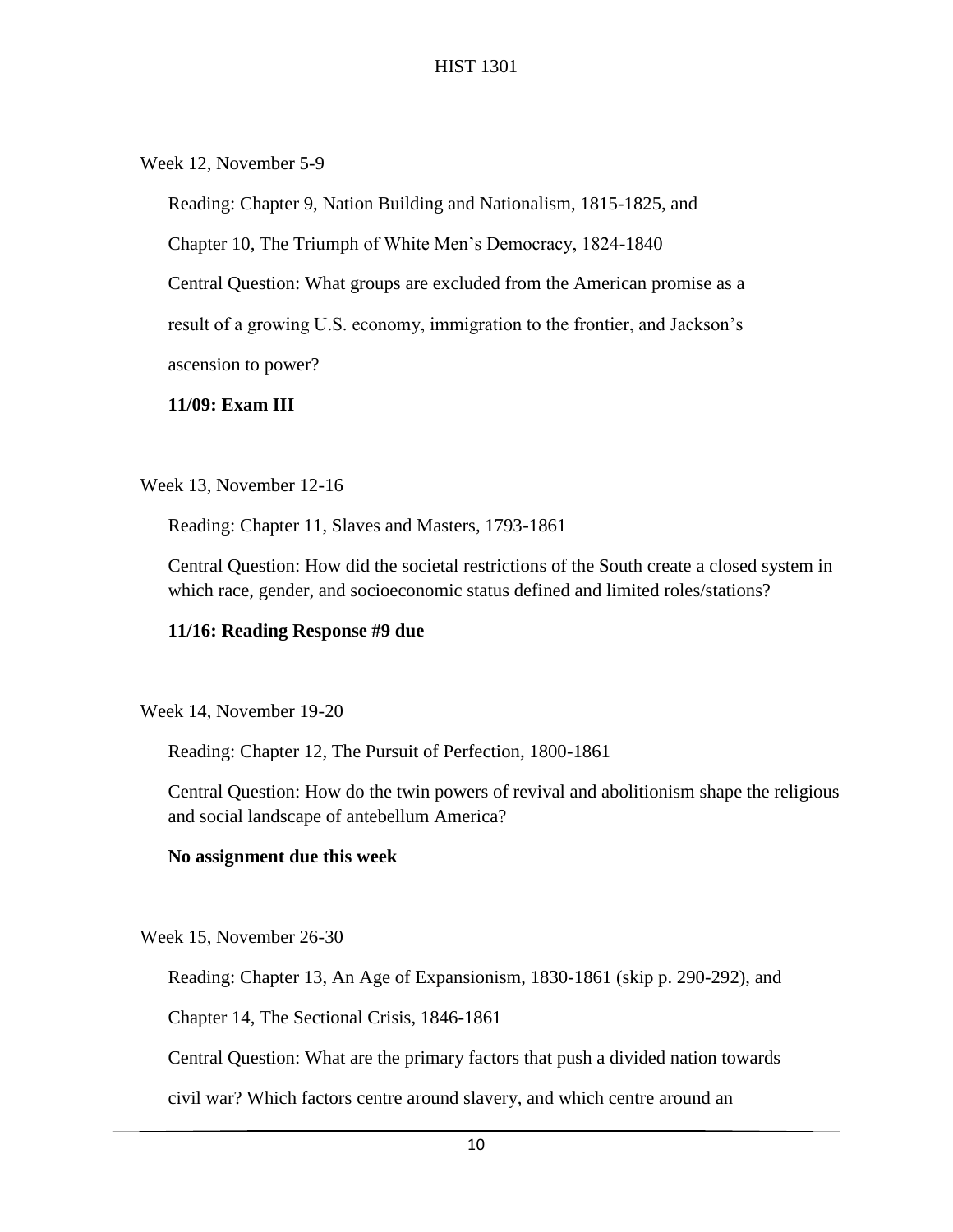alternate vision of the federal system?

#### **11/30: FIRST DRAFT OF GROUP PROJECT PROPOSAL DUE**

#### **11/30: Reading Response #10 due**

Week 16, December 3-7

Reading: Chapter 15: Secession and the Civil War, 1860-1865 Central Question: How do the action and motivations of leaders (i.e., Lincoln, Jefferson, and Lee) contrast with the ideals and rationales of soldiers in the trenches on both sides? Is there a coherent rationale on either side?

# **No reading response due - work on group projects**

Week 17, December 10-14

Reading: Chapter 15, Secession and the Civil War, 1860-1865, continued Central Question: In what ways does the Civil War tear apart the fabric of the American republic? How are many of these effects long-lasting or even permanent?

# **12/13: GROUP PROJECTS DUE**

**12/13: Final Exam Reflection Paper Due**

Week 18, December 17-19 (Newcastle only) Watch Steven Spielberg's *Lincoln* and discuss